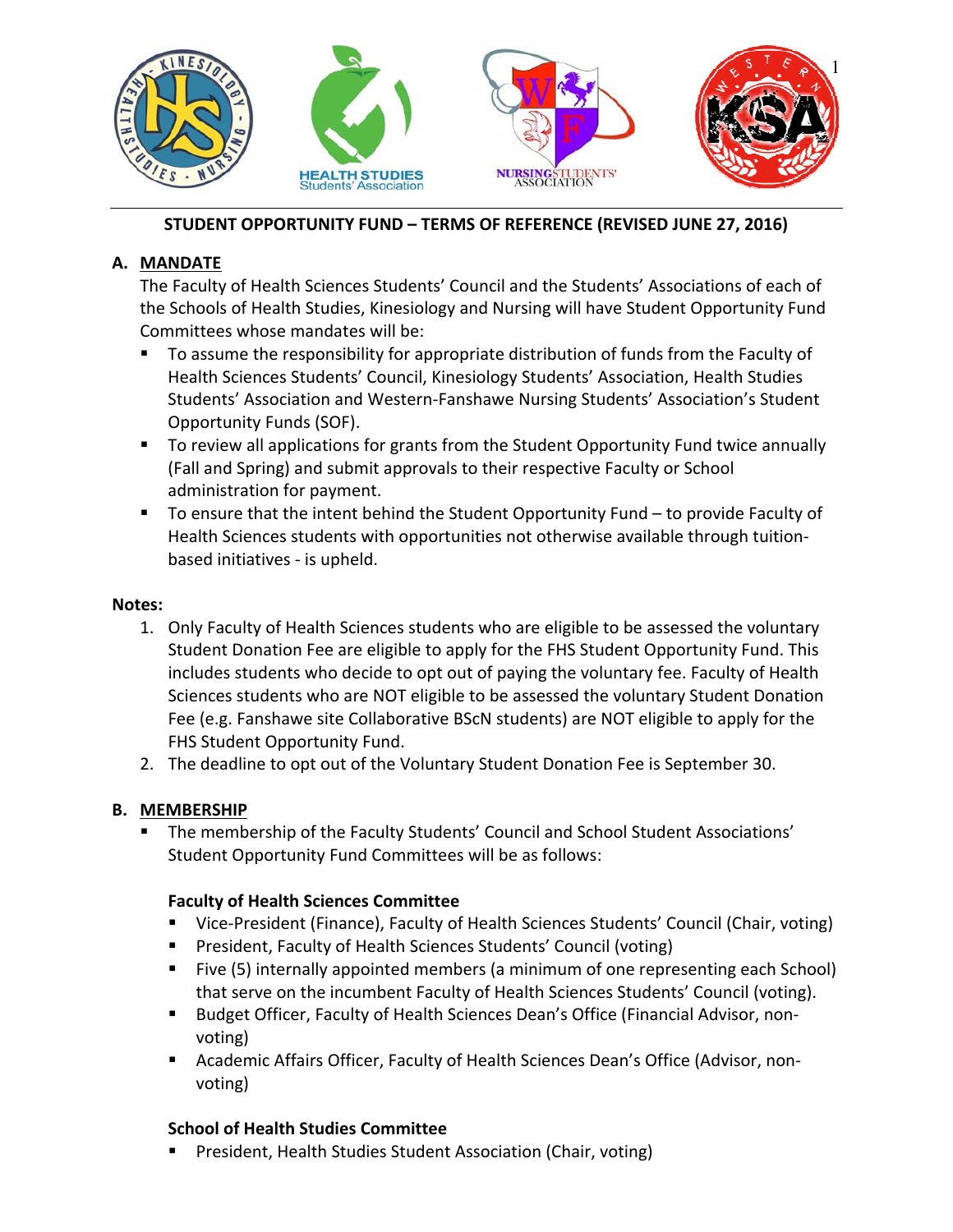

- Vice-President (Finance), Health Studies Student Association (voting)
- Year Representatives, Health Studies Student Association (voting)
	- **First Year Representative**
	- Second Year Representative
	- **Third Year Representative**
	- **Fourth Year Representative**
- Director, School of Health Studies (Advisor, non‐voting)
- Administrative Assistant, School of Health Studies (Financial Advisor, non-voting)

### **School of Kinesiology Committee**

- **President, Kinesiology Students' Association (Chair, voting)**
- Vice-President (Academic), Kinesiology Students' Association (voting)
- Vice-President (Finance), Kinesiology Students' Association (voting)
- Vice-President (Events), Kinesiology Students' Association (voting)
- **Module Representatives (4), Kinesiology Students' Association (voting)**
- Director, School of Kinesiology (Advisor, non-voting)
- **Manager of Finance and Administration, School of Kinesiology (Financial Advisor,** non‐voting)

**Note:** Module representative positions will be filled through an application process. Successful candidates will be selected from qualified KSA member applicants by the KSA president and vice‐presidents.

# **Arthur Labatt Family School of Nursing Committee**

- Vice-President (Finance), Nursing Students Association (Chair, voting)
- **President, Nursing Students' Association (voting)**
- Undergraduate Representatives (5), Western-Fanshawe Collaborative BScN Program (voting)\*
- Manager of Finance and Administration, Arthur Labatt Family School of Nursing (non‐voting)
- Academic Counsellor, Arthur Labatt Family School of Nursing (non-voting) \**Every effort will be made to have representatives from all years and sites of the Collaborative program, as well as representatives from the Compressed Time Frame program. Cross‐representation is essential, but not‐mandatory.*

# **C. TERM OF OFFICE**

- All Faculty Students' Council and School Association Presidents and Vice-Presidents serve by virtue of their positions.
- All Council, and School Year, Program and Module representatives are appointed/selected annually by the executive committee of their respective Council/Association to serve a one‐year term.
- All School and Dean's Office administrative committee members serve by virtue of their positions.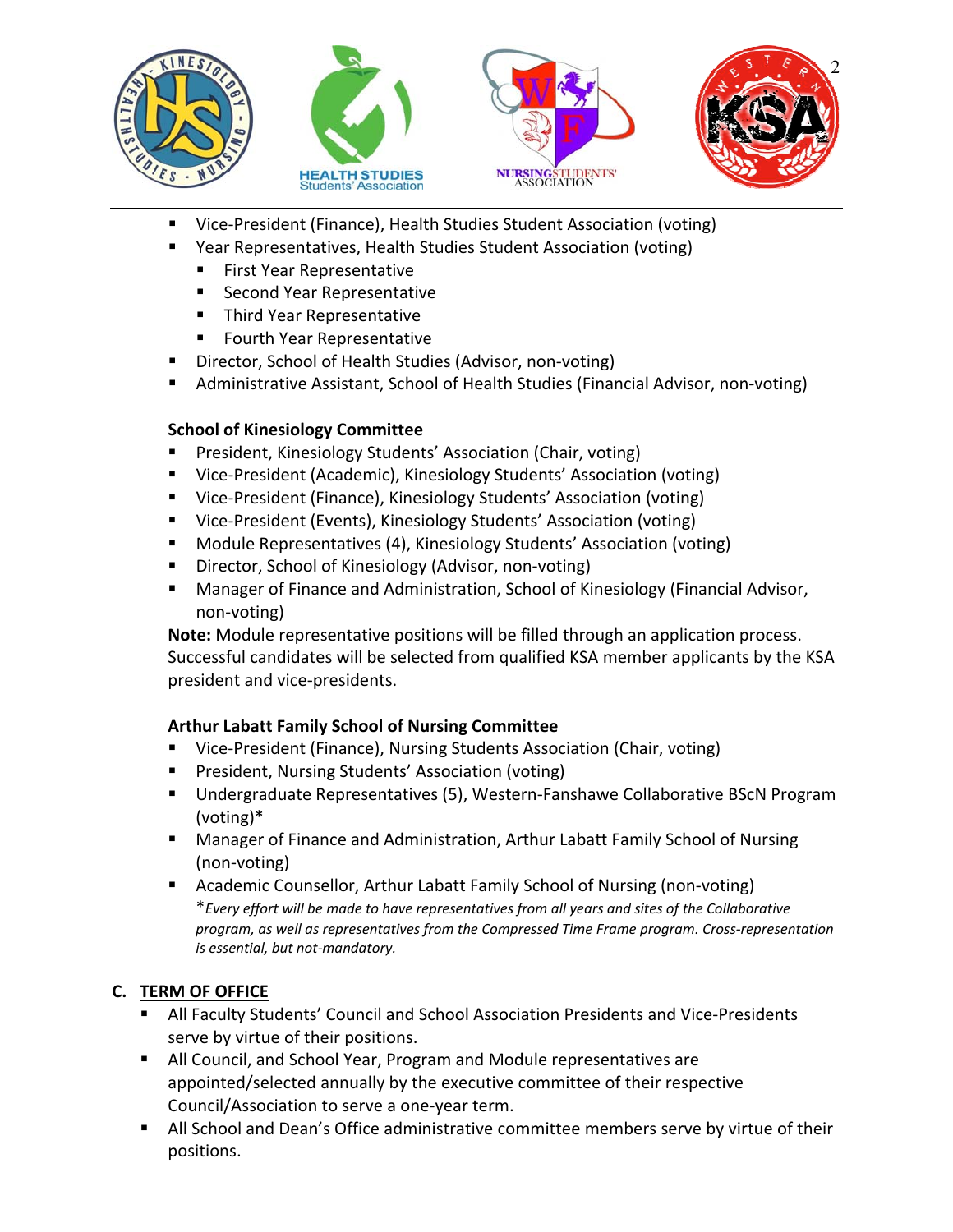

## **D. PROCEDURES D.1. Faculty of Health Sciences Committee**

#### *Committee*

The Vice‐President (Finance), Faculty of Health Sciences Students' Council will Chair the meetings. He/she will be responsible for presenting the Student Opportunity Fund, and the role of its corresponding Finance Committee, to the Council in September of each academic year to encourage Council members to apply to be on the committee.

The committee will be composed of the representatives as outlined in Section B. Applicants interested in serving on the committee must submit a written application attesting to their interest and commitment to the role, and a total of five (5) representatives will be appointed by the Faculty of Health Sciences Students' Council in September of each academic year. Each applicant must serve as a member of the Faculty of Health Sciences Students' Council, and there must be representation from each School within the Faculty.

The program association committees will hold meetings within three weeks following the application submission process to select those applications to be approved. The FHSSC Finance Committee will meet within a week following program council selections and must make their decision before November  $30<sup>th</sup>$  and March  $15<sup>th</sup>$ . Additional meetings may be called, at the discretion of the Chair, when necessary.

The committee is responsible for investigating new opportunities related to Health Sciences that this fund can support and ensuring that the student body is made aware of such opportunities.

*Note: Committee members are permitted to submit an application and are required to disclose any conflict of interest that may relate to an application or applications received for Student Opportunity Fund support. Where a conflict occurs, the committee member or members involved will be required to remove themselves from the application review and decision‐making process.* 

Program Associations and the Faculty Council may apply for funding (events, programming) if it is inclusive of all students, and not only the interests of council members.

Appointed committee members will be removed from the OWL site in April of each academic year. The managers of the site will be the budget officers and the FHS‐SOF coordinator (if appointed).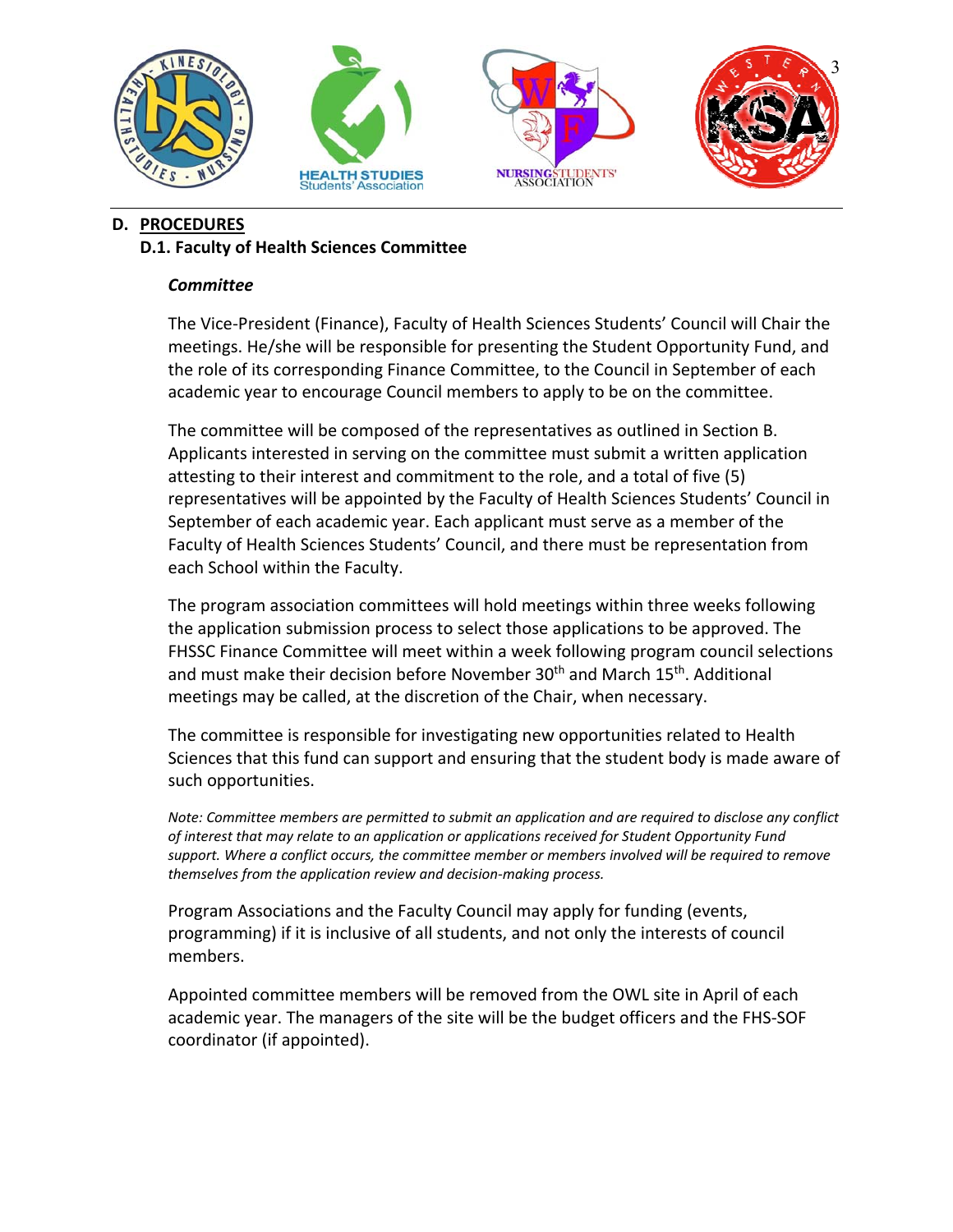

### *Applications*

Applications will be submitted via the FHSSC Student Opportunity OWL site.

Applications must provide a clear understanding of the fiscal needs of the student, clubs or groups applying.

Applications will be accepted on two occasions each academic year. The first deadline will be November 1<sup>st</sup> (following Monday if this date falls over the weekend) to account for opt-outs. After assessing the success and funds available after the first deadline, a second deadline may be established at the discretion and unanimous agreement of each Council/Association's SOF committee Chair (contingent on funds available, whether a reserve fund has been established, and the number of applications that have been submitted) dated for February  $15<sup>th</sup>$  of each year.

#### *Decision Process*

- **Decisions on the applications will be made by majority vote; quorum is 80% of voting** members.
- All decisions made by this committee for approval of applications should be made in the utilitarian interest of the majority of students.
- **The committee has the authority to approve less than amount being sought by the** applicant, at its discretion.
- **•** Applicants will be notified on the status of their application a maximum of one month after the application is received.
- No student or group may use the SOF to fund merchandise with the original or modifications to the Western logo.
- **EXECO** Cheques will be distributed by the Dean's Office upon receiving the receipts pertaining to the initiative.
- All of the decisions made by the committee are final.
- **All funds allocated apply only to the application under review. Funds allocated** cannot be transferred to another project/request.
- **Allocated funds cannot be used for a student stipend.**

#### *Applicants*

In order to be reimbursed, all successful applicants must submit their receipts to the Budget Officer within 60 days following the date on the receipt.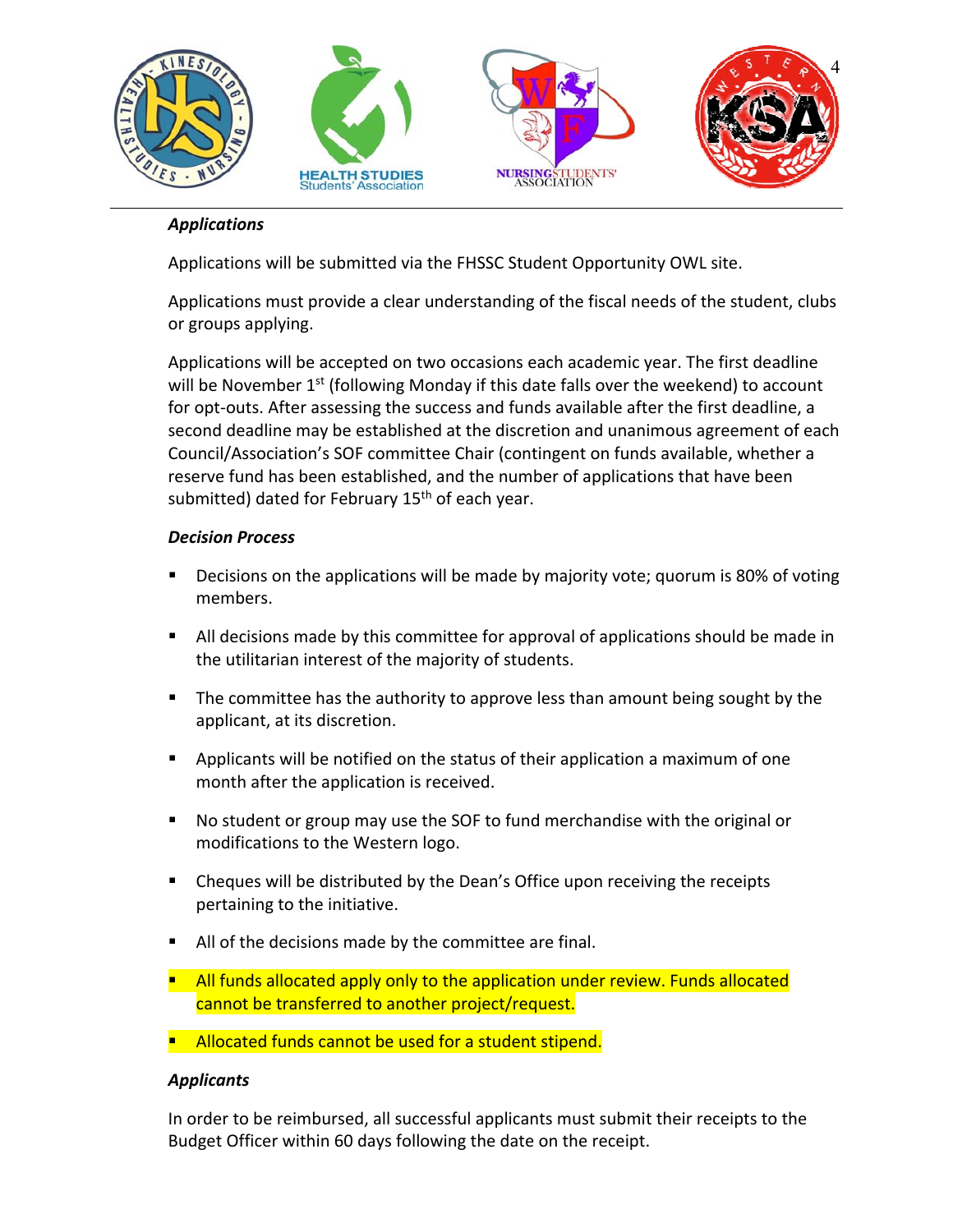

All successful applicants must present their learning facilitated by the SOF to the student body through a presentation, article written in The Pulse (online or paper edition), or the proposed SOF Exhibit.

# **RECOMMENDATIONS FOR ANNUAL ALLOCATION OF THESE FUNDS ARE AS FOLLOWS:**

- 20% of requested funding for Convocation receptions hosted by the Schools of Health Studies, Kinesiology and Nursing.
- Up to a maximum of \$10,000 toward cross-faculty CPR/AED training events;
- \$5,000 towards the costs of the annual FHS formal;
- $\frac{1}{2}$ ,000 towards the costs of the annual FHS Games;
- Sufficient funding to ensure that Learning it Together (LiT) begins each fiscal year with a balance of \$2,000;
- **51,000 in support of the FHS Dream Team**
- Up to a maximum of \$2,500 toward subsidizing Faculty of Health Sciences Students' Council events/programming to make participation easier and more affordable;
- Up to \$4,000 to address FHS soph training expenses;
- Up to \$3,500 to support FHS Orientation week activities as documented in the FHS head soph team‐prepared and FHSSC/USC/Dean's Office‐approved Orientation week budget.

Remaining funds may be utilized for new ideas, projects and opportunities at the discretion and agreement of the Committee. For example, an interdisciplinary conference/forum that bridges health sciences with various other disciplines, grants for international opportunities, distinguished speakers/speaker series, and supporting merchandise initiatives and branding ventures.

A funding model covering up to 80% of the costs of in‐province "events" and up to 50% of the costs of international "events" will be applied.

# **Notes:**

- 1. Cheques will not be released until proof of payment has been received by the committee, and must be submitted within 60 days of issuance.
- 2. Committee members are permitted to submit an application and are required to disclose any conflict of interest that may relate to an application or applications received for Student Opportunity Fund support. Where a conflict occurs, the committee member or members involved will be required to remove themselves from the application review and decision‐making process.
- 3. Successful applicants must use their funds by October 1st of the next academic year.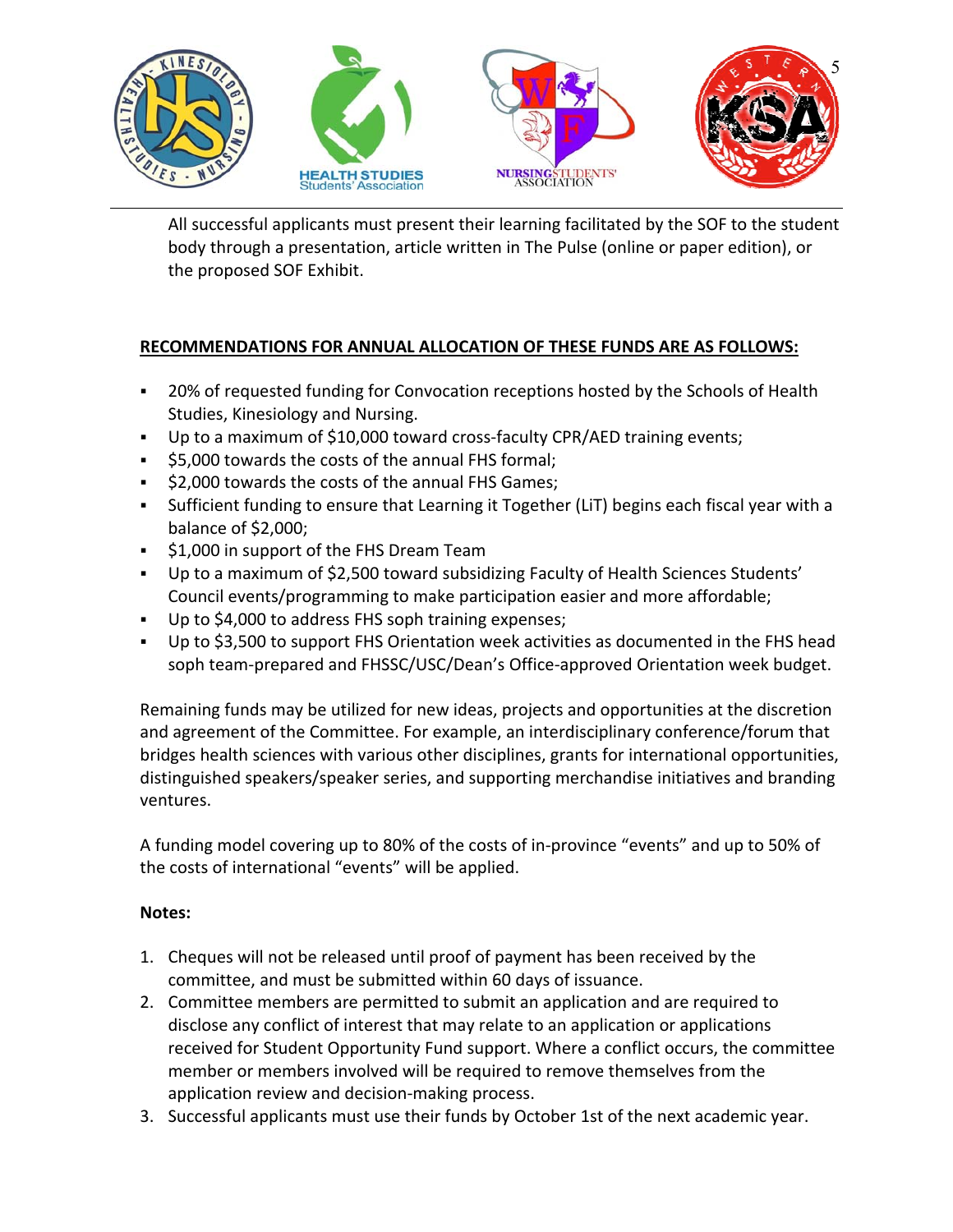

## **D.2. School of Health Studies Committee**

- The Vice-President (Finance) of the Health Studies Students' Association will chair the meetings.
- Applications will be accepted on two occasions throughout the academic year:
	- November 1st: Deadline for first round of selections
		- **Selections will be announced by the last day of November**
	- **February 15: Deadline for second round of selections**
	- Selections will be announced by the last day of February
	- **This selection deadline is conditional on the amount of remaining funds left from** the first selection deadline on November 1<sup>st</sup>.
- The Committee will hold meetings within the time frame mentioned above to select applications for funding approval.
	- **Decisions on the applications will be made by majority vote; quorum is 80% of** voting members.
- **Decisions made by this committee for approval of applicants should be made in the best** interest of the majority of students.
- All full-time, undergraduate students in the School of Health Studies may apply for the SOF.
- Faculty/staff members in the School of Health Studies may apply for the SOF, on the condition that the requested funds be for enhancing student opportunities (e.g. guest speakers), and not tuition‐based benefits, such as upgrading equipment or course instruction. The committee may use their discretion to determine whether an application from faculty is deemed valid.
- The Committee must review each long-term proposal annually; therefore, continuing financial commitments must be reconsidered and updated each year. It is important to state, however, that ongoing commitments are in some cases integral to the upkeep and consistency of the Health Studies program. The Committee should carefully consider all repercussions should it decide to discontinue financial support of a specific project.
- **•** Applications may be retrospective in nature, but it is up to the committee to decide on a case‐by‐case basis.
- **The committee may approve less or more than the amount requested by the applicant.**

### **RECOMMENDATIONS FOR ANNUAL ALLOCATION OF THESE FUNDS ARE AS FOLLOWS:**

- An amount of no less than 50% and no more than 100% of the requested funds will be granted to the Health Studies Students' Association for the annual:
	- **Health Studies Guest Speaker Series,**
	- Health Care Challenge,
	- $F$  First Aid + CPR Recertification.
	- Health Studies Awards,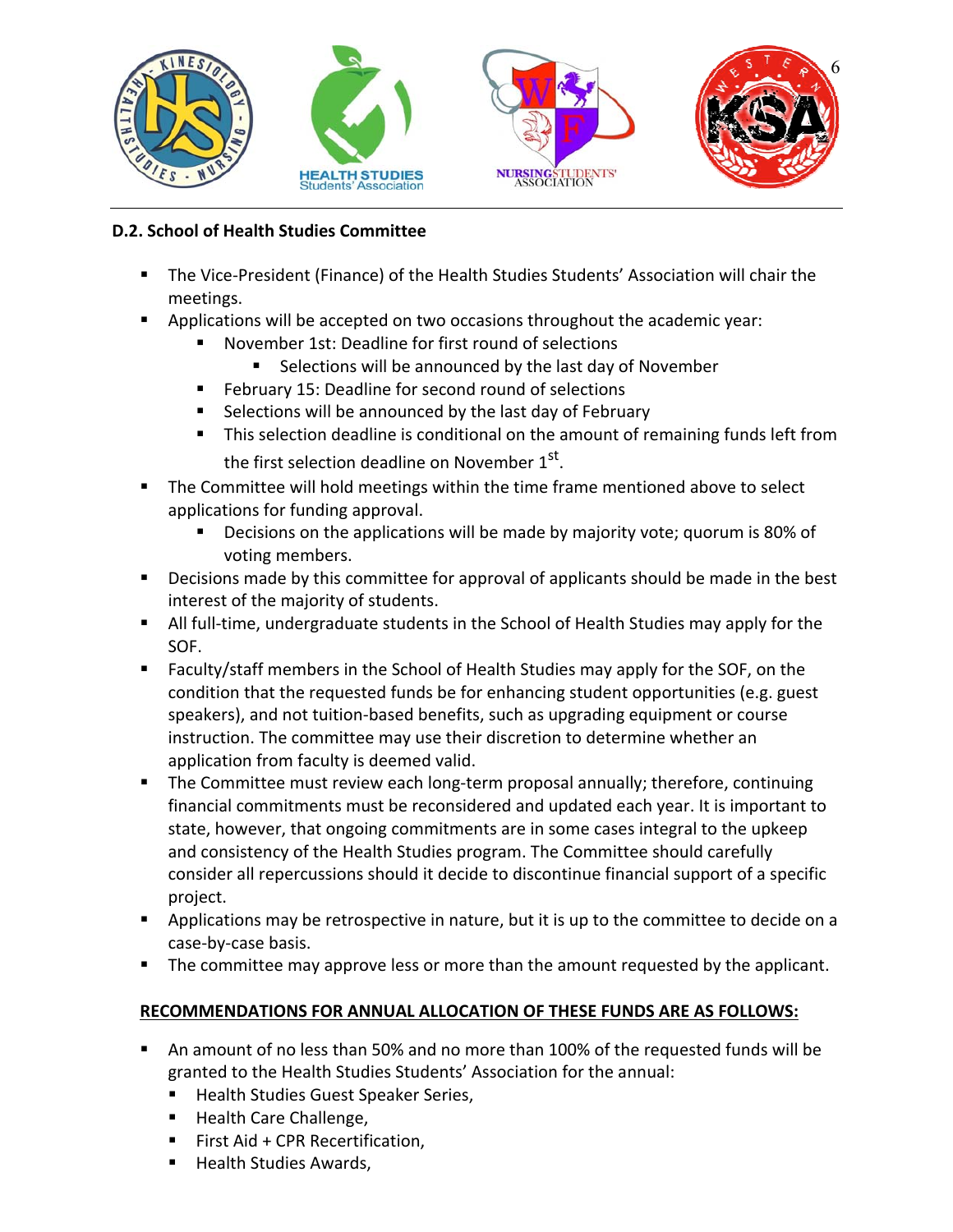

- **HSSA Conference Trip,** 
	- Graduation Gifts/Graduation Event/Convocation Reception.
		- Note: 80% of the requested Convocation reception funding will come from the HSSA SOF account and the remaining 20% will come from the FHSSC SOF account.
- For applications referring to conferences/volunteer trips/study abroad experience, a maximum amount up to 80% of the requested funding may be granted to use at the committee's discretion.

### **Notes:**

- 1. All full‐time undergraduate students and faculty members registered in the School of Health Studies, Western University may apply for the Student Opportunity Fund.
- 2. The deadline to opt out of the Voluntary Student Donation Fee is September 30.
- 3. Cheques will not be released until proof of payment has been received by the committee, and must be submitted within 60 days of issuance. The applicant must also meet all conditions of the committee before receiving reimbursement.
- 4. Successful applicants must use their funds by October 1st of the next academic year.

A reserve amount of funding should be left in the account in between fiscal years, as determined by the committee.

*Note: Committee members are permitted to submit an application and are required to disclose any conflict of interest that may relate to an application or applications received for Student Opportunity Fund support. Where a conflict occurs, the committee member or members involved will be required to remove themselves from the application review and decision‐making process.*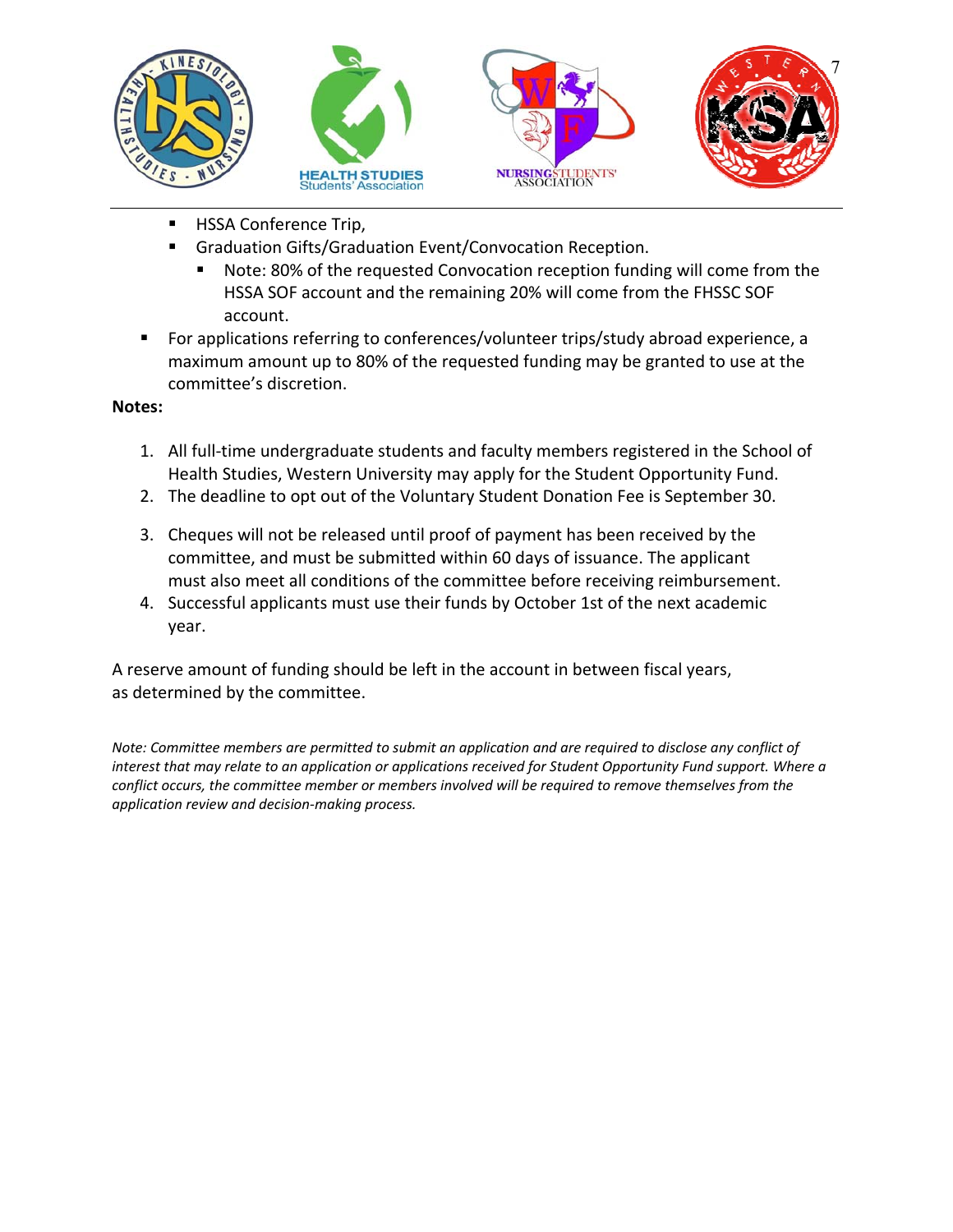

## **D.3. School of Kinesiology Committee**

- The Kinesiology Students' Association President will chair the meetings.
- **Applications will be accepted until November 1st.**
- **The Committee will hold a meeting once completion of opt out requests have been** processed and the amount of funding available is known.
- **Decisions on the applications will be made by majority vote; quorum is 80% of voting** members.
- All decisions made by this committee for approval of applications should be made in the best interest of the majority of students.

# **RECOMMENDATIONS FOR ANNUAL ALLOCATION OF THESE FUNDS ARE AS FOLLOWS:**

- Replacement and/or upgrade of computers and printers in the Kinesiology Computer Lab will be done every 3rd or 4th year in order to keep equipment and programs current. This proposal will take precedence over other proposals in that year.
- Funding for Convocation reception hosted by the School of Kinesiology.
	- Note: 80% of the requested Convocation reception funding will come from the KSA SOF account and the remaining 20% will come from the FHSSC SOF account.
- The Committee must review each long‐term proposal annually; therefore, continuing financial commitments must be reconsidered and updated each year. It is important to state, however, that ongoing commitments are in some cases integral to the upkeep and consistency of the Kinesiology program. The Committee should carefully consider all repercussions should it decide to discontinue financial support of a specific project.
- **Money should not be designated for course instruction within the School of Kinesiology,** with the exception of guest lecturers or a lecture series.
- All full-time undergraduate students, staff, and faculty members in the School of Kinesiology may apply for the Student Opportunity Fund.
- The deadline to opt out of the Voluntary Student Donation Fee is September 30.
- The committee may approve less than the amount requested by the applicant.
- Successful applicants must use their fund by October 1st of the next academic year.

*Note: Committee members are permitted to submit an application and are required to disclose any conflict of interest that may relate to an application or applications received for Student Opportunity Fund support. Where a conflict occurs, the committee member or members involved will be required to remove themselves from the application review and decision‐making process.*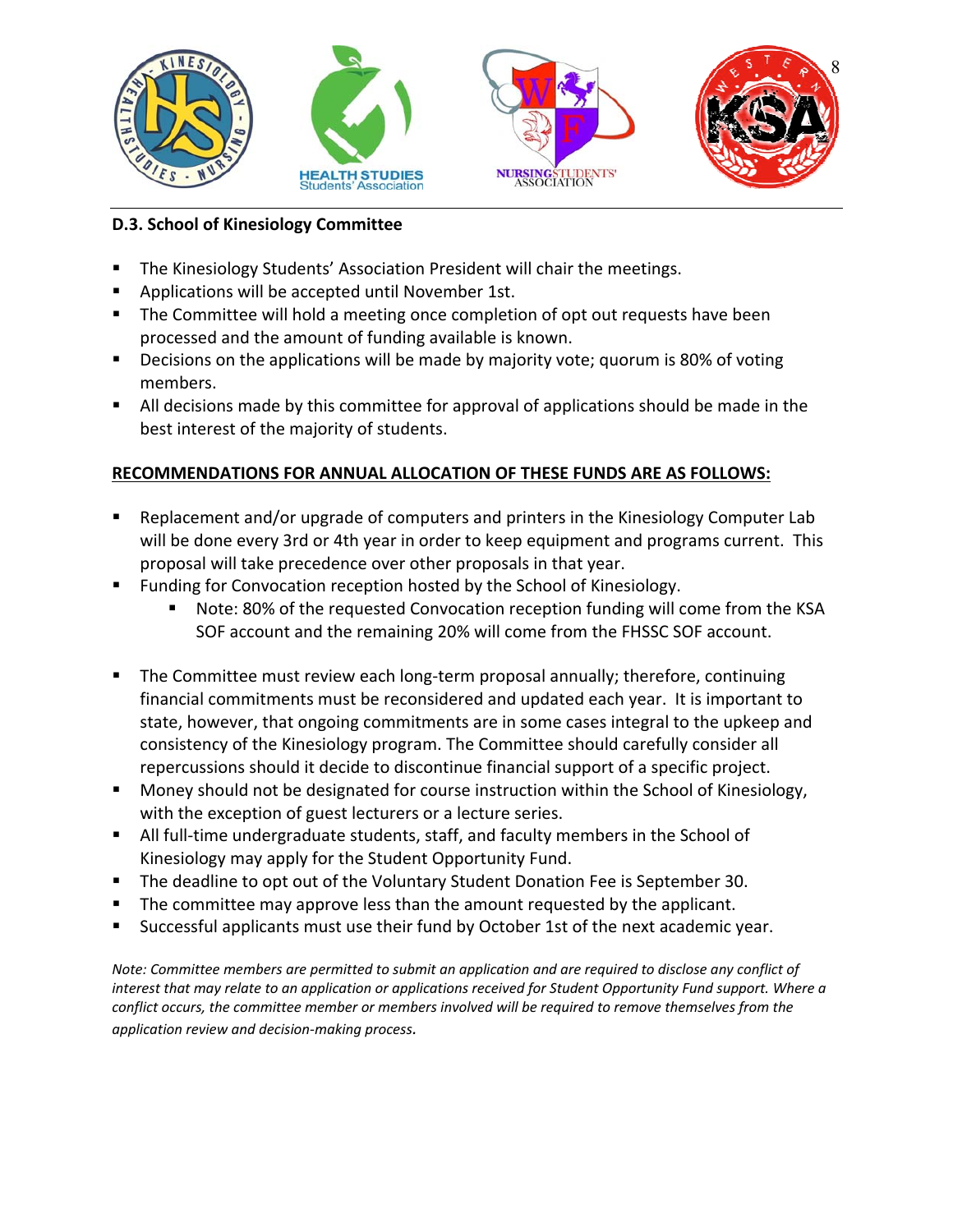

## **D.4 Arthur Labatt Family School of Nursing Committee**

- The Vice-President (Finance), Nursing Students Association will chair the meetings.
- Applications will be accepted in November from full-time students only. The committee will hold meetings following the application submissions to select those applications to be approved. Additional meetings may be held as necessary for the decision process of these funds at the call of the Chair. This committee is not required to fully fund any application.
- Decisions on the applications will be made by majority vote; quorum is 80% of voting members.
- All decisions made by this committee for approval of applications should be made in the best interest of the majority of students as this fund was intended.
- All full-time students in the BScN programs (Western site) may apply for the Student Opportunity Fund. Faculty and staff members may apply, on the condition that the requested funds are utilized for enhancing student opportunities and not tuition‐based benefits.

# **RECOMMENDATIONS FOR ANNUAL ALLOCATION OF THESE FUNDS ARE AS FOLLOWS:**

- Approximately \$15,000 will be granted to Grad Committee coordinators for the graduation formal.
	- Note: 80% of the requested Convocation reception funding will come from the NSA SOF account and the remaining 20% will come from the FHSSC SOF account.
- An amount TBD will be granted to the Nursing Students' Association for the annual Nursing Formal event.
- An amount TBD will be granted to facilitate extracurricular guest speakers and/or Nursing Week events.
- Roughly \$11,000 will go towards covering all CNSA memberships.
- An amount will go towards students attending the National CNSA conference (this amount will vary depending upon number of attendees). This will benefit all attending members from this program (i.e. assist with registration costs).Remaining funds may be utilized for additional student group activities that involve a large number of students.
- **Applications received will provide a clearer understanding of the fiscal needs of the** students in this program.

*Note: Committee members are permitted to submit an application and are required to disclose any conflict of interest that may relate to an application or applications received for Student Opportunity Fund support. Where a conflict occurs, the committee member or members involved will be required to remove themselves from the application review and decision‐making process.*